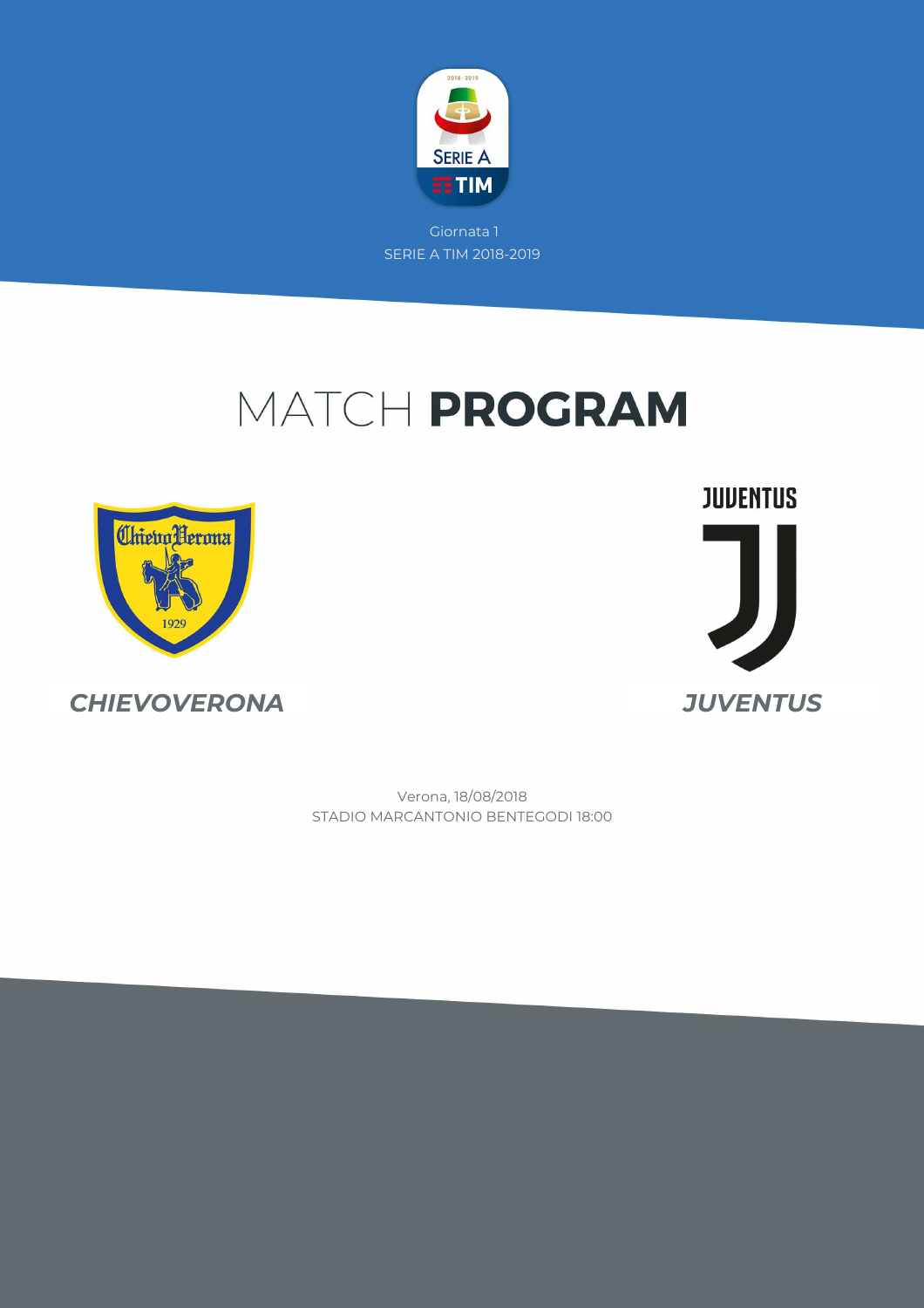## MATCH PROGRAM



**SERIE A ETIM** 

*CHIEVOVERONA JUVENTUS vs*

Verona, 18/08/2018

STADIO MARCANTONIO BENTEGODI 18:00

**JUENTUS** 

## *ULTIMI PRECEDENTI*

| 2017-18 22 \ G | <b>CHIEVOVERONA</b>                                                       | <b>JUVENTUS</b>                                                                                |         |
|----------------|---------------------------------------------------------------------------|------------------------------------------------------------------------------------------------|---------|
| 27/01/2018     |                                                                           | 22'(2°T) S. KHEDIRA, 43'(2°T) G. HIGUAIN                                                       | $0 - 2$ |
| 2017-18 3 ^ G  | <b>JUVENTUS</b>                                                           | <b>CHIEVOVERONA</b>                                                                            |         |
| 09/09/2017     | 17'(1°T)[A] P. HETEMAJ, 13'(2°T) G. HIGUAIN, 38'(2°T) P.<br><b>DYBALA</b> |                                                                                                | $3-0$   |
| 2016-1731^G    | <b>JUVENTUS</b>                                                           | <b>CHIEVOVERONA</b>                                                                            |         |
| 08/04/2017     | 23'(1°T) G. HIGUAIN, 39'(2°T) G. HIGUAIN                                  |                                                                                                | $2 - 0$ |
| 2016-1712^C    | <b>CHIEVOVERONA</b>                                                       | <b>JUVENTUS</b>                                                                                |         |
| 06/11/2016     | 21'(2 <sup>°</sup> T) S. PELLISSIER                                       | 8'(2°T) M. MANDZUKIC, 30'(2°T) M. PJANIC                                                       | $1 - 2$ |
| 2015-16 22 \ G | <b>CHIEVOVERONA</b>                                                       | <b>JUVENTUS</b>                                                                                |         |
| 31/01/2016     |                                                                           | 6'(1°T) A. MORATA, 40'(1°T) A. MORATA, 16'(2°T) ALEX<br>SANDRO. 22'(2 <sup>°</sup> T) P. POGBA | $0 - 4$ |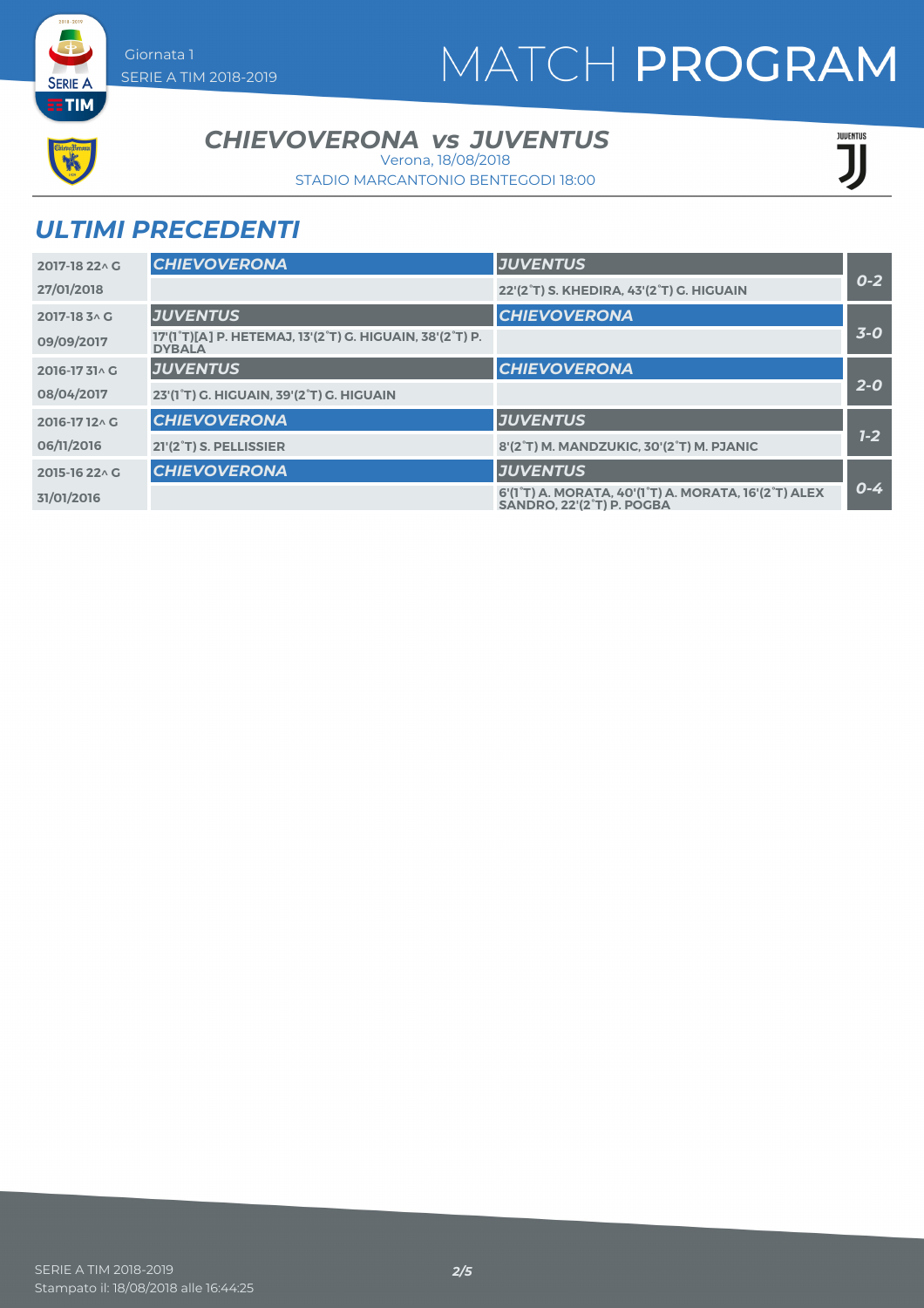

## MATCH PROGRAM



**SERIE A ETIM** 

#### *CHIEVOVERONA JUVENTUS vs*

Verona, 18/08/2018

STADIO MARCANTONIO BENTEGODI 18:00

JUENTUS

#### *ROSA DELLE SQUADRE*

| <b>CHIEVOVERONA</b>  |                                | PRES. A          | <b>GOL A</b>     | GOL 2018-19      | PRES. 2018-19    | MIN. 2018-19     |
|----------------------|--------------------------------|------------------|------------------|------------------|------------------|------------------|
|                      | <b>PORTIERI</b>                |                  |                  |                  |                  |                  |
|                      | <b>1 ADRIAN SEMPER</b>         | $\boldsymbol{O}$ | $\boldsymbol{o}$ | 0                | $\boldsymbol{o}$ | 0                |
|                      | <b>16 ANDREA SECULIN</b>       | $\overline{7}$   | 11               | $\boldsymbol{O}$ | $\boldsymbol{O}$ | $\boldsymbol{O}$ |
|                      | <b>70 STEFANO SORRENTINO</b>   | 332              | 448              | $\boldsymbol{o}$ | 0                | 0                |
|                      | <b>DIFENSORI</b>               |                  |                  |                  |                  |                  |
|                      | <b>3 STRAHINJA TANASIJEVIC</b> | $\boldsymbol{0}$ | $\boldsymbol{o}$ | $\boldsymbol{o}$ | $\boldsymbol{O}$ | $\boldsymbol{O}$ |
|                      | <b>5 FEDERICO BARBA</b>        | 39               | $\overline{2}$   | $\boldsymbol{O}$ | $\boldsymbol{O}$ | $\boldsymbol{O}$ |
|                      | <b>12 BOSTJAN CESAR</b>        | 201              | 6                | $\boldsymbol{O}$ | $\boldsymbol{0}$ | $\boldsymbol{O}$ |
|                      | <b>14 MATTIA BANI</b>          | 76               | $\boldsymbol{O}$ | $\boldsymbol{O}$ | $\boldsymbol{0}$ | $\boldsymbol{O}$ |
|                      | <b>15 LUCA ROSSETTINI</b>      | 253              | 8                | $\boldsymbol{o}$ | $\boldsymbol{O}$ | $\boldsymbol{O}$ |
|                      | <b>29 FABRIZIO CACCIATORE</b>  | 149              | $\overline{7}$   | $\boldsymbol{O}$ | $\boldsymbol{0}$ | $\boldsymbol{O}$ |
|                      | <b>40 NENAD TOMOVIC</b>        | 217              | $\overline{2}$   | $\boldsymbol{o}$ | 0                | $\boldsymbol{O}$ |
|                      | <b>44 PAWEL JAROSZYNSKI</b>    | 11               | $\boldsymbol{O}$ | $\boldsymbol{O}$ | $\boldsymbol{O}$ | $\boldsymbol{O}$ |
|                      | <b>47 MARTIN VALJENT</b>       | $\boldsymbol{0}$ | $\boldsymbol{O}$ | $\boldsymbol{o}$ | $\boldsymbol{O}$ | $\boldsymbol{o}$ |
|                      | <b>CENTROCAMPISTI</b>          |                  |                  |                  |                  |                  |
|                      | <b>4 NICOLA RIGONI</b>         | 59               | 4                | $\boldsymbol{o}$ | $\boldsymbol{O}$ | $\boldsymbol{0}$ |
|                      | 8 IVAN RADOVANOVIC             | 226              | $\overline{3}$   | $\boldsymbol{O}$ | $\boldsymbol{O}$ | $\boldsymbol{O}$ |
|                      | <b>13 SOFIAN KIYINE</b>        | $\overline{7}$   | $\boldsymbol{0}$ | $\boldsymbol{O}$ | $\boldsymbol{0}$ | $\boldsymbol{0}$ |
|                      | <b>17 EMANUELE GIACCHERINI</b> | 137              | 22               | $\boldsymbol{O}$ | $\boldsymbol{O}$ | $\boldsymbol{O}$ |
|                      | 22 JOEL OBI                    | <b>110</b>       | $\overline{7}$   | 0                | O                | 0                |
|                      | <b>23 VALTER BIRSA</b>         | 181              | 20               | $\boldsymbol{O}$ | $\boldsymbol{O}$ | $\boldsymbol{O}$ |
|                      | <b>27 FABIO DEPAOLI</b>        | 25               | $\boldsymbol{o}$ | $\boldsymbol{o}$ | O                | 0                |
|                      | <b>56 PERPARIM HETEMAJ</b>     | 239              | 6                | $\boldsymbol{O}$ | $\boldsymbol{O}$ | $\boldsymbol{O}$ |
|                      | <b>66 GIANLUCA GAUDINO</b>     | $\overline{2}$   | 0                | 0                | 0                | $\boldsymbol{o}$ |
|                      | <b>ATTACCANTI</b>              |                  |                  |                  |                  |                  |
|                      | <b>9 MARIUSZ STEPINSKI</b>     | 22               | 5                | $\boldsymbol{o}$ | $\boldsymbol{O}$ | $\boldsymbol{o}$ |
|                      | <b>10 MANUEL PUCCIARELLI</b>   | 126              | 76               | $\boldsymbol{O}$ | $\boldsymbol{O}$ | $\boldsymbol{O}$ |
|                      | <b>11 MEDHI LERIS</b>          | 4                | $\boldsymbol{O}$ | $\boldsymbol{O}$ | $\boldsymbol{0}$ | $\boldsymbol{O}$ |
|                      | <b>19 MUSA JUWARA</b>          | $\boldsymbol{O}$ | $\boldsymbol{0}$ | $\boldsymbol{O}$ | $\boldsymbol{0}$ | $\boldsymbol{O}$ |
|                      | <b>20 FILIP DJORDJEVIC</b>     | 68               | 11               | $\boldsymbol{o}$ | $\boldsymbol{O}$ | $\boldsymbol{O}$ |
|                      | <b>25 SERGEJ GRUBAC</b>        | $\boldsymbol{0}$ | $\boldsymbol{0}$ | $\boldsymbol{O}$ | $\boldsymbol{O}$ | $\boldsymbol{O}$ |
|                      | <b>31 SERGIO PELLISSIER</b>    | 440              | 108              | $\boldsymbol{0}$ | $\boldsymbol{O}$ | $\boldsymbol{O}$ |
|                      | <b>55 EMANUEL VIGNATO</b>      | $\overline{2}$   | $\boldsymbol{O}$ | $\boldsymbol{O}$ | $\boldsymbol{O}$ | $\boldsymbol{O}$ |
|                      | <b>69 RICCARDO MEGGIORINI</b>  | 237              | 22               | $\boldsymbol{O}$ | 0                | 0                |
| <b>STAFF TECNICO</b> |                                |                  |                  |                  |                  |                  |
|                      |                                |                  |                  |                  |                  |                  |

**Allenatore** *LORENZO D'ANNA*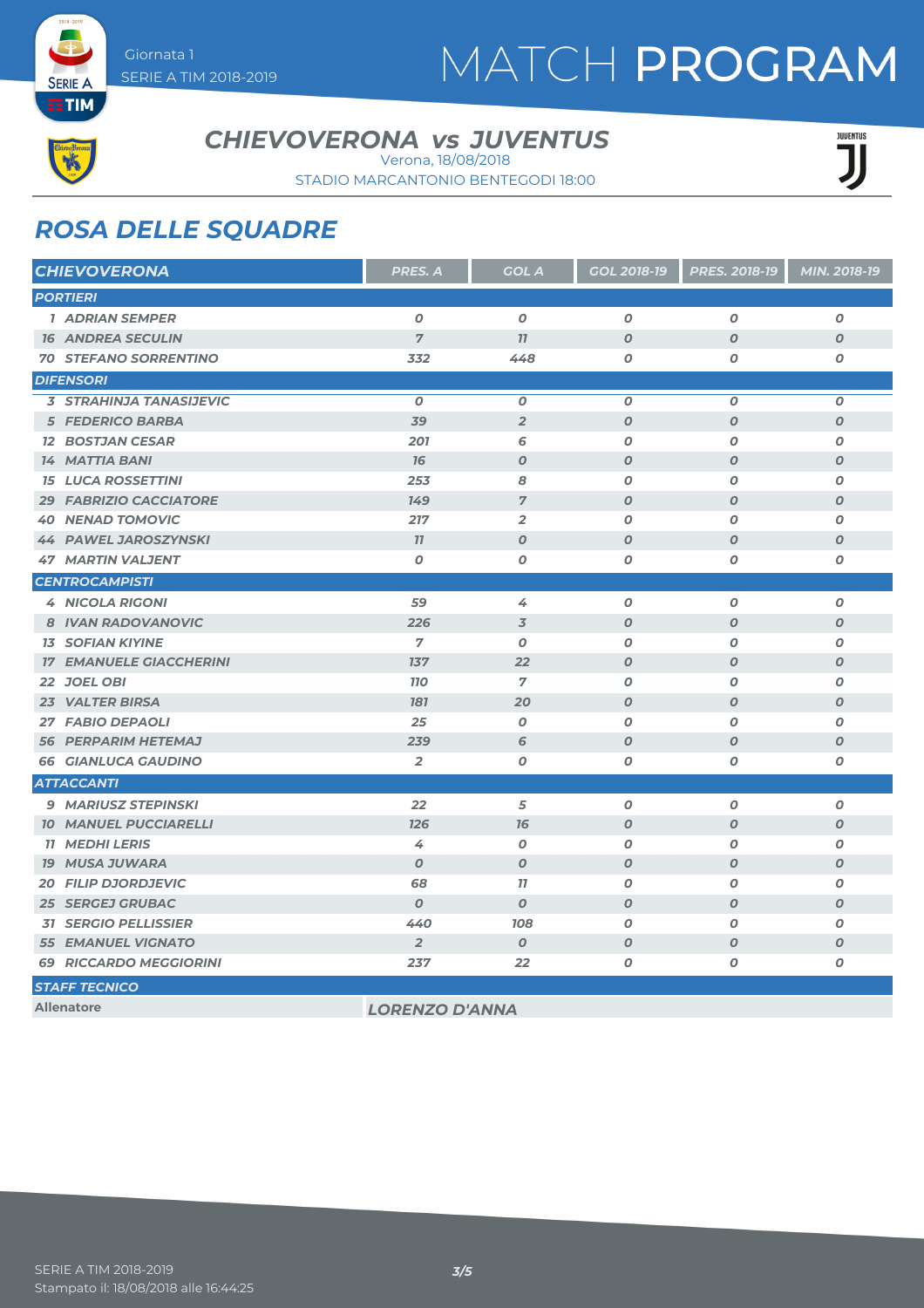# MATCH PROGRAM



**SERIE A ETIM** 

#### *CHIEVOVERONA JUVENTUS vs* Verona, 18/08/2018

STADIO MARCANTONIO BENTEGODI 18:00

| JUVENTUS |  |  |
|----------|--|--|
|          |  |  |

| <b>JUVENTUS</b>                 | <b>PRES. A</b>   | <b>GOL A</b>     | <b>GOL 2018-19</b> | <b>PRES. 2018-19</b> | MIN. 2018-19     |
|---------------------------------|------------------|------------------|--------------------|----------------------|------------------|
| <b>PORTIERI</b>                 |                  |                  |                    |                      |                  |
| 1 WOJCIECH SZCZESNY             | 89               | 81               | $\boldsymbol{0}$   | $\boldsymbol{0}$     | $\boldsymbol{0}$ |
| <b>21 CARLO PINSOGLIO</b>       | $\mathbf{7}$     | $\mathbf{7}$     | $\boldsymbol{O}$   | $\boldsymbol{0}$     | $\boldsymbol{O}$ |
| 22 MATTIA PERIN                 | 177              | 247              | 0                  | 0                    | $\pmb{o}$        |
| <b>32 MATTIA DEL FAVERO</b>     | $\boldsymbol{0}$ | $\boldsymbol{0}$ | $\boldsymbol{O}$   | $\boldsymbol{O}$     | $\boldsymbol{o}$ |
| <b>DIFENSORI</b>                |                  |                  |                    |                      |                  |
| 2 MATTIA DE SCIGLIO             | 122              | $\mathbf{7}$     | $\boldsymbol{0}$   | $\boldsymbol{0}$     | $\boldsymbol{O}$ |
| <b>3 GIORGIO CHIELLINI</b>      | 363              | 25               | $\boldsymbol{O}$   | $\boldsymbol{O}$     | $\boldsymbol{0}$ |
| 4 MEDHI BENATIA                 | 148              | 14               | 0                  | 0                    | 0                |
| <b>12 ALEX SANDRO</b>           | 75               | $\overline{9}$   | $\boldsymbol{O}$   | $\boldsymbol{0}$     | $\boldsymbol{0}$ |
| <b>15 ANDREA BARZAGLI</b>       | 370              | 8                | $\boldsymbol{0}$   | $\boldsymbol{O}$     | 0                |
| <b>19 LEONARDO BONUCCI</b>      | 301              | 76               | $\boldsymbol{0}$   | $\boldsymbol{O}$     | $\boldsymbol{O}$ |
| 20 JOAO CANCELO                 | 26               | $\mathbf{7}$     | O                  | $\boldsymbol{O}$     | $\boldsymbol{O}$ |
| <b>24 DANIELE RUGANI</b>        | 92               | $\overline{7}$   | $\boldsymbol{O}$   | $\boldsymbol{O}$     | $\boldsymbol{O}$ |
| <b>37 LEONARDO SPINAZZOLA</b>   | 50               | $\boldsymbol{o}$ | $\boldsymbol{o}$   | 0                    | 0                |
| <b>CENTROCAMPISTI</b>           |                  |                  |                    |                      |                  |
| <b>5 MIRALEM PJANIC</b>         | 220              | 37               | 0                  | O                    | $\boldsymbol{o}$ |
| <b>6 SAMI KHEDIRA</b>           | 77               | 79               | $\boldsymbol{0}$   | O                    | $\boldsymbol{o}$ |
| <b>14 BLAISE MATUIDI</b>        | 32               | $\overline{3}$   | 0                  | 0                    | 0                |
| 23 EMRE CAN                     | $\boldsymbol{0}$ | $\boldsymbol{O}$ | $\boldsymbol{0}$   | $\boldsymbol{0}$     | $\boldsymbol{O}$ |
| <b>30 RODRIGO BENTANCUR</b>     | 20               | $\boldsymbol{0}$ | 0                  | $\boldsymbol{O}$     | O                |
| <b>ATTACCANTI</b>               |                  |                  |                    |                      |                  |
| <b>7 CRISTIANO RONALDO</b>      | $\boldsymbol{0}$ | $\boldsymbol{0}$ | $\boldsymbol{0}$   | $\boldsymbol{o}$     | 0                |
| <b>10 PAULO DYBALA</b>          | <b>159</b>       | 68               | $\boldsymbol{O}$   | $\boldsymbol{0}$     | $\boldsymbol{0}$ |
| <b>DOUGLAS COSTA</b><br>77      | 31               | 4                | 0                  | 0                    | 0                |
| <b>16 JUAN CUADRADO</b>         | 217              | 33               | $\boldsymbol{0}$   | $\boldsymbol{0}$     | $\boldsymbol{0}$ |
| <b>17 MARIO MANDZUKIC</b>       | 93               | 22               | 0                  | 0                    | O                |
| <b>33 FEDERICO BERNARDESCHI</b> | 94               | 78               | $\boldsymbol{O}$   | $\boldsymbol{O}$     | $\boldsymbol{o}$ |
| <b>STAFF TECNICO</b>            |                  |                  |                    |                      |                  |

**Allenatore** *MASSIMILIANO ALLEGRI*